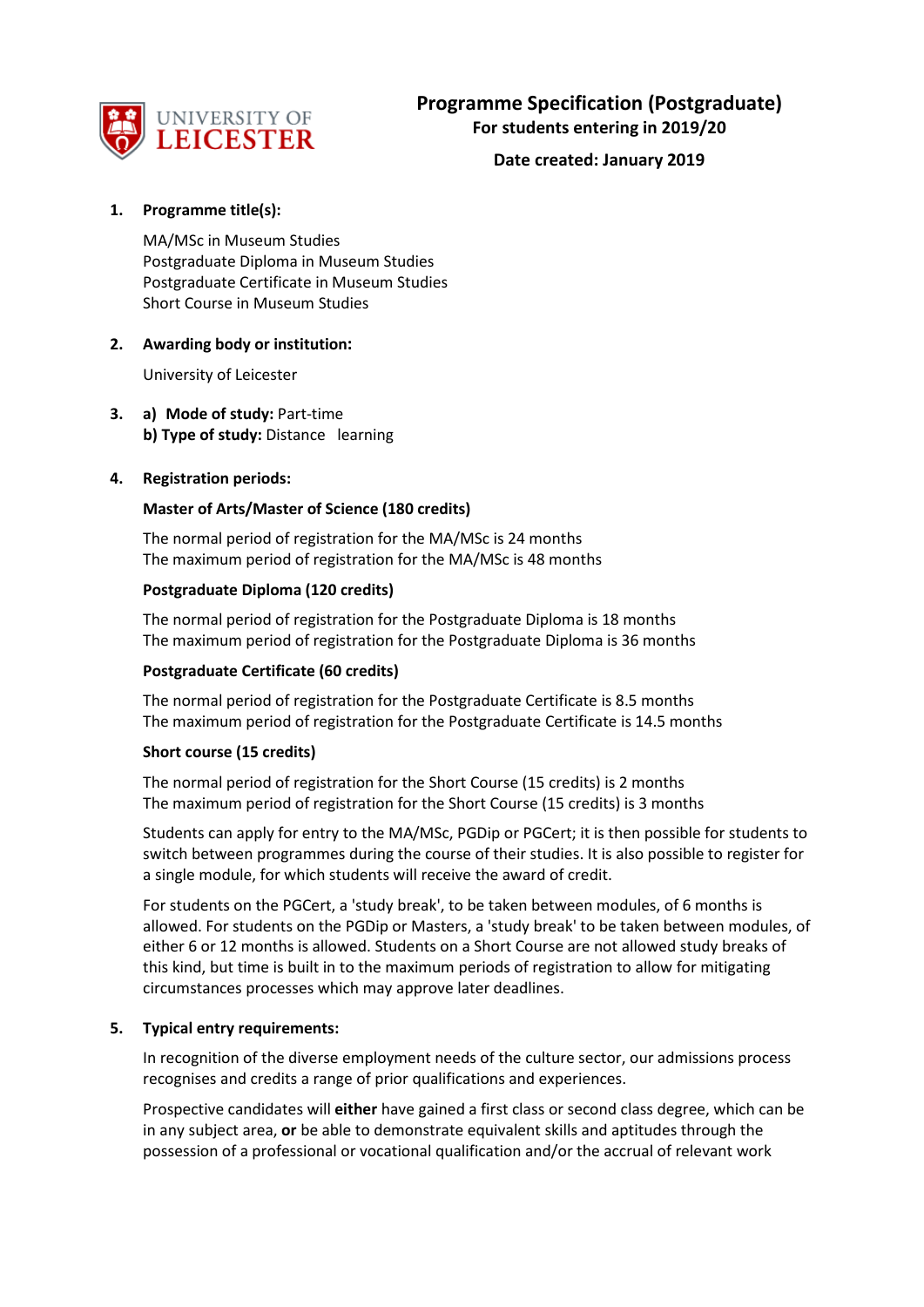experiences. Relevant experience can come from a wide spectrum of work or voluntary environments but clear evidence of this experience must be provided.

All candidates should be able to demonstrate a commitment to, or strong interest in, museums, galleries, or other kinds of heritage or cultural organisation.

If seeking entry without a degree, you will be asked complete an assessment, such as an essay, so as to demonstrate your readiness for postgraduate study. Clear guidance will be provided on assessment criteria. You may also be required to attend an interview

All applicants must satisfy the University's English language requirements as detailed in the Senate Regulations.

### **6. Accreditation of Prior Learning:**

Accreditation of Prior Learning will be accepted from students who already hold credits from this programme provided that students return to their studies within 5 years. We will not accredit prior learning from any other programme. The available maximum period of registration for a returning student who holds 15 credits already will be allocated on a pro-rata basis (according to the student's intended award).

Students who graduate with a PGCert (60 credits) or PGDip (120 credits) or who have a number of credits on this programme, may return within five years to this programme under resumption of studies regulations to register for a higher award (i.e. PGDip or MA/MSc). Such students would rescind their existing award, and their maximum period of registration will be the time remaining for their intended award (i.e. maximum period minus time already taken).

#### **7. Programme aims:**

The programme aims to:

- Provide a programme of study for those who want to develop a career in the museum and related sectors based on leading museum studies research and practice.
- Provide an inclusive, supportive, and yet challenging, learning environment with access to a range of academic support systems.
- Engage students in the critical development of museum studies as an academic discipline.
- Foster within students a motivation and aptitude for intellectual enquiry, critical assessment, creative innovation and a commitment to lifelong learning.
- Prepare students for further academic research in museum studies and related fields including history, natural sciences, education and communication.
- Equip students with the professional knowledge, skills and values appropriate for the needs of a rapidly changing museums sector.
- Produce employable graduates for the museum and heritage sector including museums, galleries, archives, libraries and living collections around the world.
- Provide opportunities to develop a variety of personal transferable skills relevant to the needs of a range of employers, and develop students' abilities to identify, reflect upon and communicate these to a range of employers and professional colleagues within museums, galleries, heritage and wider sectors.

All our graduates (MA/MSc/PGDip/PGCert) should be able to:

• Demonstrate knowledge of and be able to critically engage with major theoretical, methodological and professional themes in contemporary museum studies as defined in the learning outcomes and content of individual modules.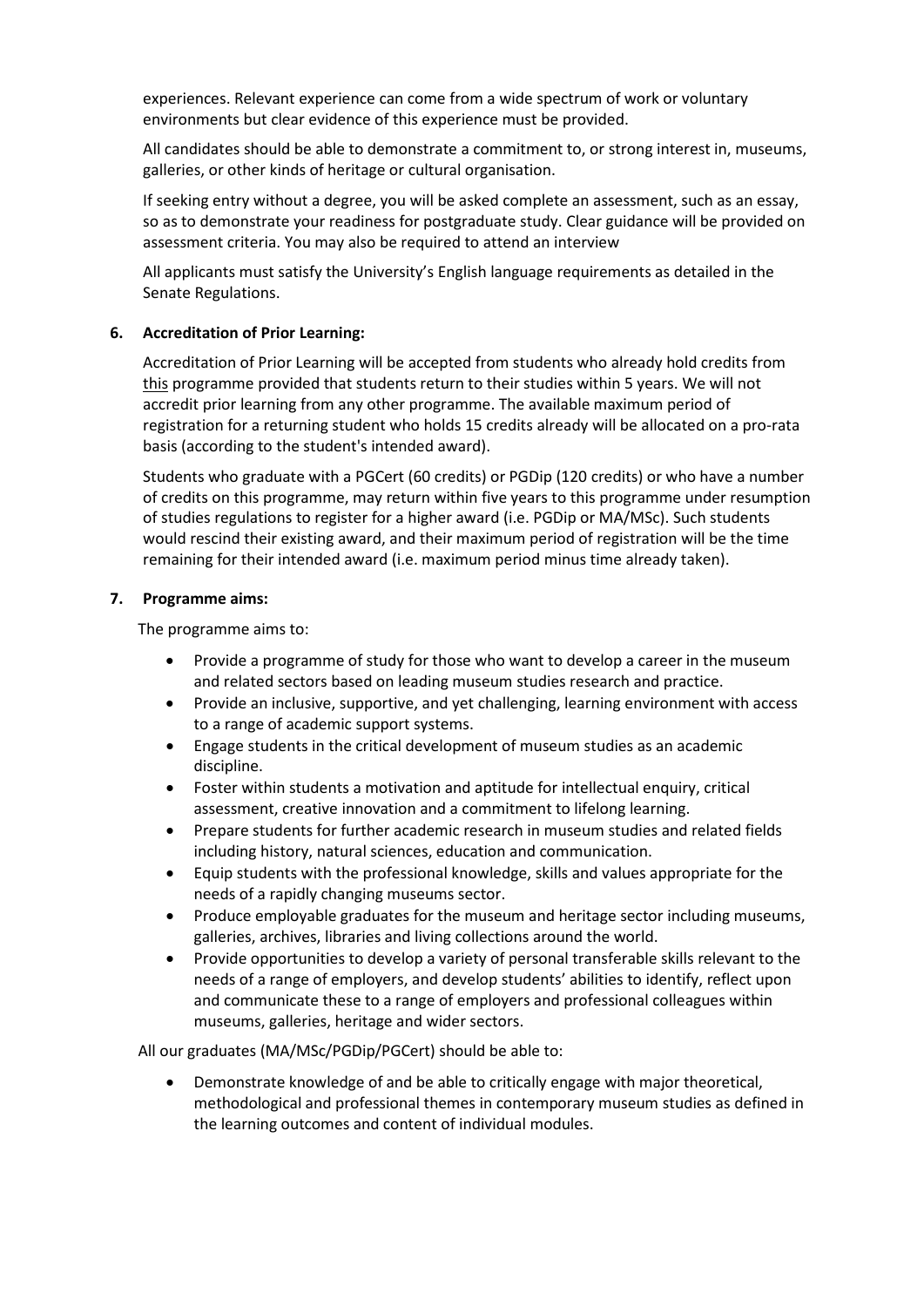- Demonstrate an awareness of a range of museum-related issues, and creatively and thoughtfully apply the knowledge gained from the course within specific professional and academic contexts.
- Demonstrate the intellectual skills appropriate to postgraduate study.
- Work both independently and collaboratively.
- Demonstrate a range of personal transferable skills including communication skills.
- Perform to a high professional standard in order to secure employment or advance careers.
- Construct arguments and communicate effectively in English, within an international academic and professional community.

Graduates from our PGDip in Museum Studies should in addition be able to:

• Demonstrate advanced knowledge and skills in specialist areas of museum practice such as museum education, digital media, heritage, and exhibition design through a selection of optional modules.

Graduates from our MA in Museum Studies should in addition to the above be able to:

- Plan a response to research questions by formulation of aims, objectives and methodologies based on a comprehensive understanding of museum studies research
- Locate, select and analyse information relevant to a research project
- Plan, execute and write up an extended research project on a museum-related topic.

Graduates from our MSc in Museum Studies should in addition to the above be able to:

- Plan a response to research questions by formulation of aims, objectives and methodologies based on a comprehensive understanding of museum studies research
- Locate, select and analyse information relevant to a research project
- Plan, execute and write up an extended research project on science in museums, science museums and collections, or utilise a technical or scientific methodology for the investigation of museums.

#### **8. Reference points used to inform the programme specification:**

- University of Leicester's Learning Strategy
- Assessment Strategy 2017-2021
- University of Leicester Periodic Developmental Review Report
- External Examiners' reports (annual)
- The University's annual and periodic reviews of the School's teaching
- University of Leicester Guide to Writing Intended Learning Outcomes
- University of Leicester: Accessible Curriculum
- University of Leicester: Transferable Skills Framework
- The Flexible and Distance Learning Group, Distance Learning Student Survey (September 2016)

#### **9. Programme Outcomes:**

Unless otherwise stated, programme outcomes apply to all awards specified in 1. Programme title(s).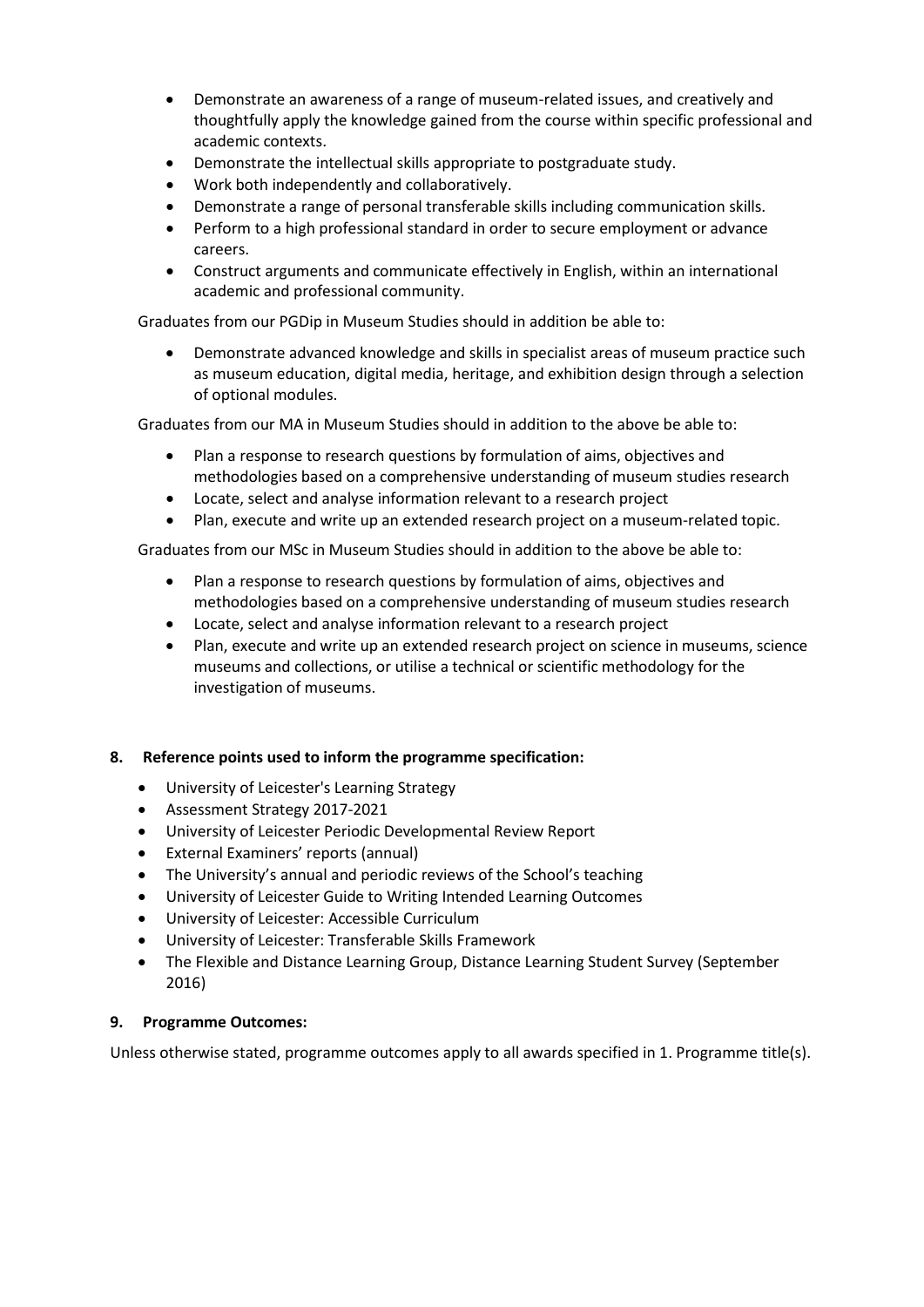|                                                                                                                                                                                                                                                                          | Intended Learning Outcomes   Teaching and Learning Methods                                                                                                                                                                            | <b>How Demonstrated?</b>                                                                                                                                     |  |
|--------------------------------------------------------------------------------------------------------------------------------------------------------------------------------------------------------------------------------------------------------------------------|---------------------------------------------------------------------------------------------------------------------------------------------------------------------------------------------------------------------------------------|--------------------------------------------------------------------------------------------------------------------------------------------------------------|--|
| (a) Discipline specific knowledge and competencies                                                                                                                                                                                                                       |                                                                                                                                                                                                                                       |                                                                                                                                                              |  |
| Advanced<br>$\bullet$<br>knowledge of<br>museum practice<br>and a range of<br>museum related<br>issues                                                                                                                                                                   | Knowledge<br>Lectures<br>$\bullet$<br>Seminars<br><b>Tutorials</b><br>$\bullet$<br>Fieldwork<br>$\bullet$<br>Guided independent<br>$\bullet$<br>study including directed<br>reading<br>Assignment feedback<br>$\bullet$               | Module assignments<br>$\bullet$<br>Presentations<br>Research project:<br>report/dissertation/media<br>presentation (MA/MSc<br>only)                          |  |
|                                                                                                                                                                                                                                                                          | <b>Concepts</b>                                                                                                                                                                                                                       |                                                                                                                                                              |  |
| Grasp of major<br>$\bullet$<br>theoretical<br>methodological and<br>professional<br>principles in<br>contemporary<br>museum studies                                                                                                                                      | Lectures<br>$\bullet$<br>Seminars<br>$\bullet$<br><b>Tutorials</b><br>$\bullet$<br>Fieldwork<br>$\bullet$<br>Guided independent<br>$\bullet$<br>study including directed<br>reading<br>Assignment feedback<br>٠<br><b>Techniques</b>  | Module assignments<br>$\bullet$<br>Presentations<br>Research project:<br>report/dissertation/media<br>presentation (MA/MSc<br>only)                          |  |
| Mastery of a range<br>$\bullet$<br>of techniques<br>related to museum<br>work, including<br>museum<br>communication,<br>collections<br>management,<br>collections care,<br>project<br>management,<br>exhibition and<br>interpretive<br>planning and<br>research methods. | Lectures<br>$\bullet$<br>Seminars<br>$\bullet$<br>Tutorials<br>$\bullet$<br>Fieldwork<br>$\bullet$<br>Guided independent<br>$\bullet$<br>study including directed<br>reading                                                          | Module<br>assignments<br>Presentations<br>Research project:<br>$\bullet$<br>report/dissertation/media<br>presentation (MA/MSc<br>only)                       |  |
| <b>Critical analysis</b>                                                                                                                                                                                                                                                 |                                                                                                                                                                                                                                       |                                                                                                                                                              |  |
| Ability to apply<br>$\bullet$<br>understanding of<br>concepts and<br>techniques with<br>independence,<br>rigour and self-<br>reflexivity                                                                                                                                 | Lectures<br>$\bullet$<br>Seminars<br><b>Tutorials</b><br>$\bullet$<br>Fieldwork<br>$\bullet$<br>Guided independent<br>$\bullet$<br>study including directed<br>reading<br><b>Supervisions (MA/MSc</b><br>only)<br>Assignment feedback | Module assignments<br>$\bullet$<br>Presentations<br>Research project:<br>report/dissertation/media<br>presentation (MA/MSc<br>only)<br>Reflective statements |  |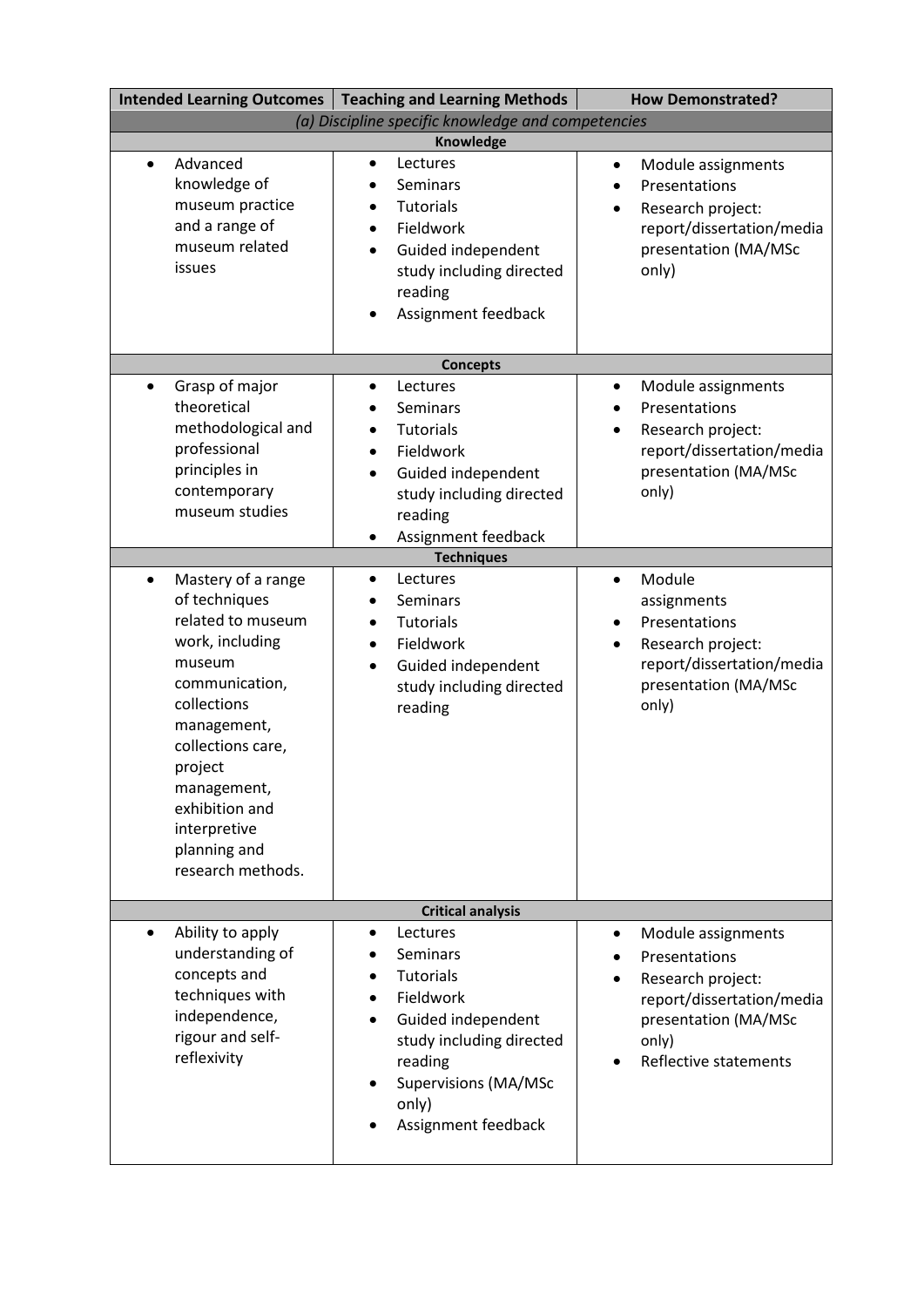| <b>Intended Learning Outcomes</b>                                                                                                                                                                                                                                                               | <b>Teaching and Learning Methods</b>                                                                                                                                                                                                                      | <b>How Demonstrated?</b>                                                                                                                                 |  |
|-------------------------------------------------------------------------------------------------------------------------------------------------------------------------------------------------------------------------------------------------------------------------------------------------|-----------------------------------------------------------------------------------------------------------------------------------------------------------------------------------------------------------------------------------------------------------|----------------------------------------------------------------------------------------------------------------------------------------------------------|--|
| <b>Presentation</b>                                                                                                                                                                                                                                                                             |                                                                                                                                                                                                                                                           |                                                                                                                                                          |  |
| Ability to organise<br>$\bullet$<br>research material<br>in a manner<br>appropriate to the<br>medium that is to<br>be assessed; to<br>distinguish<br>between relevant<br>and non-relevant<br>material; to write-<br>up and deliver oral<br>reports on findings<br>to a professional<br>standard | Assessment briefings<br>$\bullet$<br>Study and Research<br>Guidance resource<br>Module assignment<br>$\bullet$<br>feedback<br><b>Supervisions (MA/MSc</b><br>only)<br>Research project<br>feedback (MA/MSc<br>only)                                       | Assessed presentation<br>$\bullet$<br>Module assignments<br>Research project:<br>$\bullet$<br>report/dissertation/media<br>presentation (MA/MSc<br>only) |  |
|                                                                                                                                                                                                                                                                                                 | <b>Appraisal of evidence</b>                                                                                                                                                                                                                              |                                                                                                                                                          |  |
| Ability to analyse<br>$\bullet$<br>and assess a variety<br>of complex<br>museological and<br>practical museum<br>issues and concepts<br>Ability to mount<br>and sustain an<br>independent level<br>of inquiry at an<br>advanced level                                                           | Lectures<br>$\bullet$<br><b>Seminars</b><br>$\bullet$<br><b>Tutorials</b><br>$\bullet$<br>Fieldwork<br>$\bullet$<br>Guided independent<br>$\bullet$<br>study including directed<br>reading<br><b>Supervisions (MA/MSc</b><br>only)<br>Assignment feedback | Module assignments<br>$\bullet$<br>Presentations<br>Research project:<br>$\bullet$<br>report/dissertation/media<br>presentation (MA/MSc<br>only)         |  |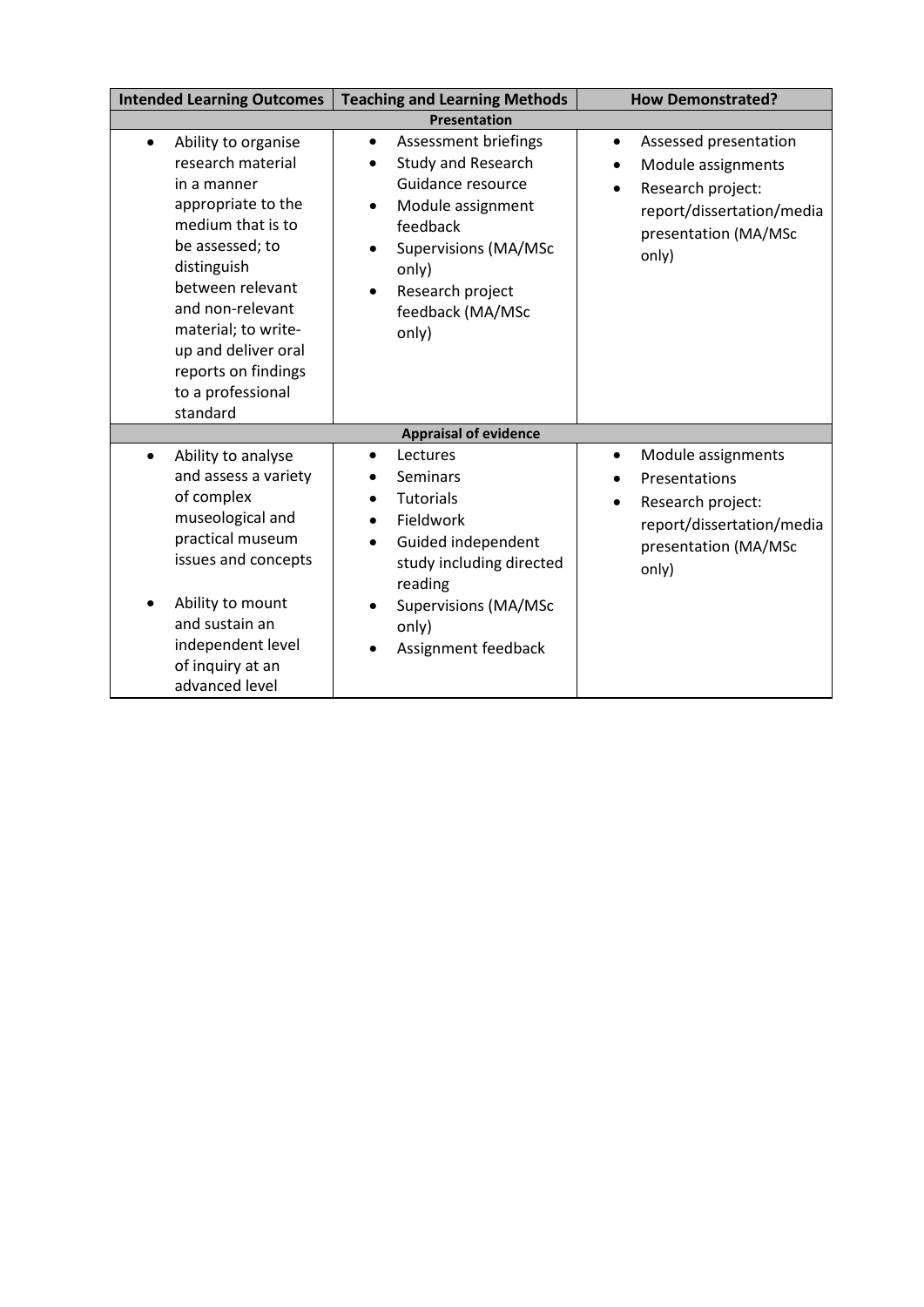| <b>Intended Learning Outcomes</b>                                                                                                                                                                                                           | <b>Teaching and Learning Methods</b>                                                                                                                                                                      | <b>How Demonstrated?</b>                                                                                                                           |  |
|---------------------------------------------------------------------------------------------------------------------------------------------------------------------------------------------------------------------------------------------|-----------------------------------------------------------------------------------------------------------------------------------------------------------------------------------------------------------|----------------------------------------------------------------------------------------------------------------------------------------------------|--|
| (b) Transferable skills                                                                                                                                                                                                                     |                                                                                                                                                                                                           |                                                                                                                                                    |  |
| <b>Research skills</b>                                                                                                                                                                                                                      |                                                                                                                                                                                                           |                                                                                                                                                    |  |
| Ability to define and<br>$\bullet$<br>describe a problem<br>and its parameters<br>and develop<br>methods for its<br>solution, including a<br>realistic timetable<br>and taking into<br>account relevant<br>ethical issues<br>(MA/MSc only). | <b>Study and Research</b><br>$\bullet$<br>Guidance resource<br>Self-directed learning<br>Progressive modes of<br>$\bullet$<br>assessment<br>Research project<br>$\bullet$<br>supervision (MA/MSc<br>only) | Module assignments<br>$\bullet$<br>Practice module<br>Research project:<br>$\bullet$<br>report/dissertation/media<br>presentation (MA/MSc<br>only) |  |
| Knowledge of a<br>range of research<br>methods.                                                                                                                                                                                             |                                                                                                                                                                                                           |                                                                                                                                                    |  |
| Ability to analyse and<br>draw appropriate<br>conclusions from<br>research data.                                                                                                                                                            |                                                                                                                                                                                                           |                                                                                                                                                    |  |
| Ability to research<br>and critically engage<br>with online sources.                                                                                                                                                                        |                                                                                                                                                                                                           |                                                                                                                                                    |  |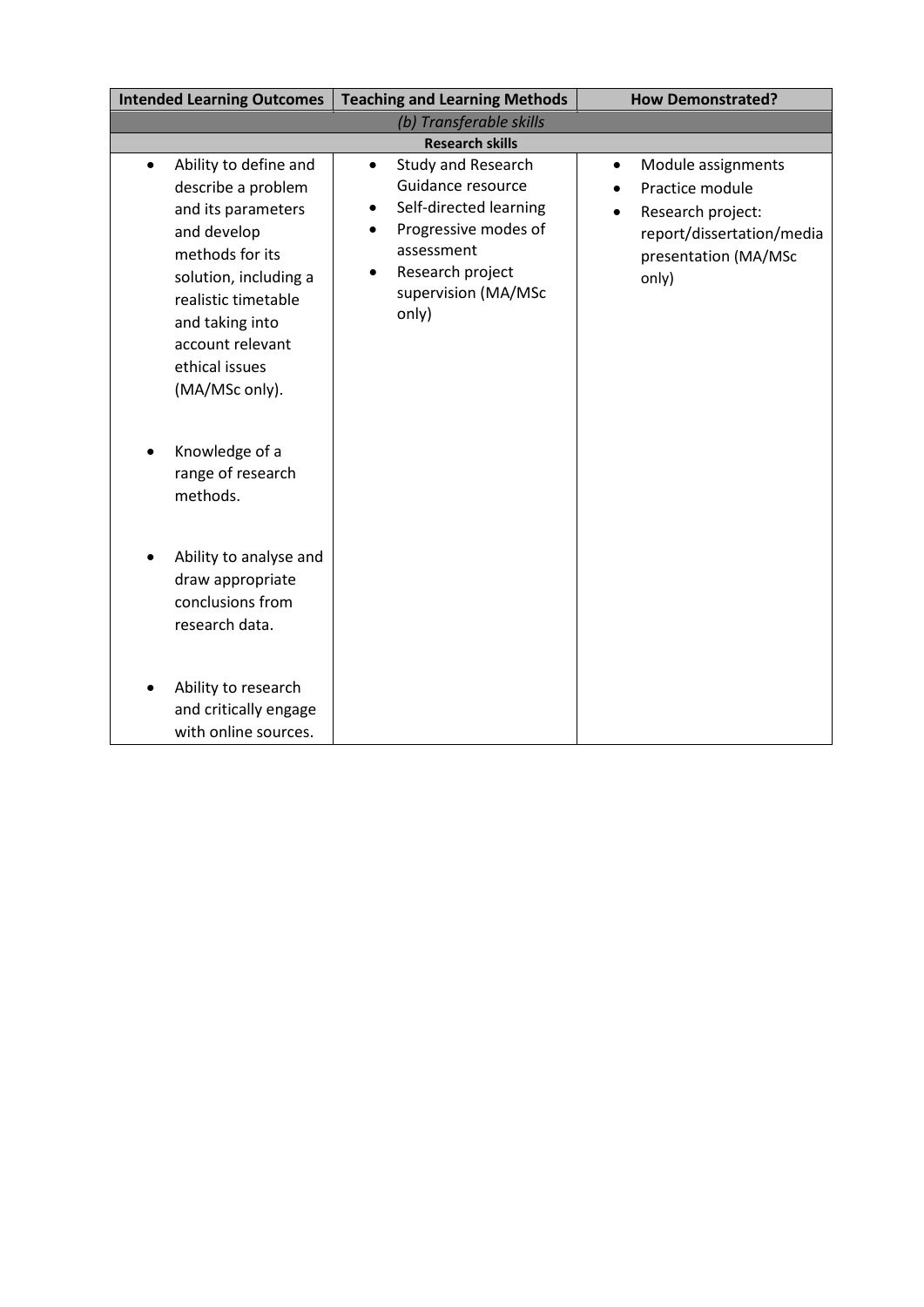| <b>Intended Learning Outcomes</b>                                                                                                                                                                                                | <b>Teaching and Learning Methods</b>                                                                                                                                                                                                                  | <b>How Demonstrated?</b>                                                                                                            |  |
|----------------------------------------------------------------------------------------------------------------------------------------------------------------------------------------------------------------------------------|-------------------------------------------------------------------------------------------------------------------------------------------------------------------------------------------------------------------------------------------------------|-------------------------------------------------------------------------------------------------------------------------------------|--|
| <b>Communication skills</b>                                                                                                                                                                                                      |                                                                                                                                                                                                                                                       |                                                                                                                                     |  |
| Ability to<br>$\bullet$<br>communicate views,<br>needs and concerns<br>effectively in the<br>context of<br>international working<br>relationships.<br>Ability to deliver oral<br>presentations to a<br>professional<br>standard. | Study and Research<br>$\bullet$<br>Guidance resource on<br>BlackBoard.<br><b>Presentation feedback</b><br>$\bullet$<br>Module assignment<br>$\bullet$<br>feedback<br>Research project<br>supervision (MA/MSc<br>only)<br>Research project<br>feedback | Presentations<br>$\bullet$<br>Module assignments<br>Research project:<br>report/dissertation/media<br>presentation (MA/MSc<br>only) |  |
| Ability to write<br>cogently and clearly<br>at levels appropriate<br>to academic,<br>museum and public<br>contexts.                                                                                                              |                                                                                                                                                                                                                                                       |                                                                                                                                     |  |
|                                                                                                                                                                                                                                  | Data presentation                                                                                                                                                                                                                                     |                                                                                                                                     |  |
| Ability to present<br>$\bullet$<br>research clearly and<br>effectively using<br>appropriate digital<br>media resources                                                                                                           | Study and Research<br>$\bullet$<br>Guidance resource on<br>BlackBoard.<br>Self-directed learning<br>٠<br><b>Presentation feedback</b><br>٠<br>Assignment feedback<br>٠<br>Research project<br>feedback.                                               | Module assignments<br>٠<br>Presentations<br>Research project:<br>report/dissertation/media<br>presentation (MA/MSc<br>only).        |  |
| <b>Information technology</b>                                                                                                                                                                                                    |                                                                                                                                                                                                                                                       |                                                                                                                                     |  |
| Ability to make use<br>of digital resources<br>for conducting<br>academic research,<br>locating resources,<br>and assessing these<br>resources for utility<br>and reliability.                                                   | Use of online learning<br>$\bullet$<br>environment<br>Self-directed learning<br>Research project<br>$\bullet$<br>supervision (MA/MSc<br>only)<br>Independent research.                                                                                | Module assignments<br>$\bullet$<br>Research project:<br>report/dissertation/media<br>presentation (MA/MSc<br>only).                 |  |
| Ability to use online<br>resources set up by<br>the School and the<br>University (e.g.<br>Blackboard, the<br>Digital Library).                                                                                                   |                                                                                                                                                                                                                                                       |                                                                                                                                     |  |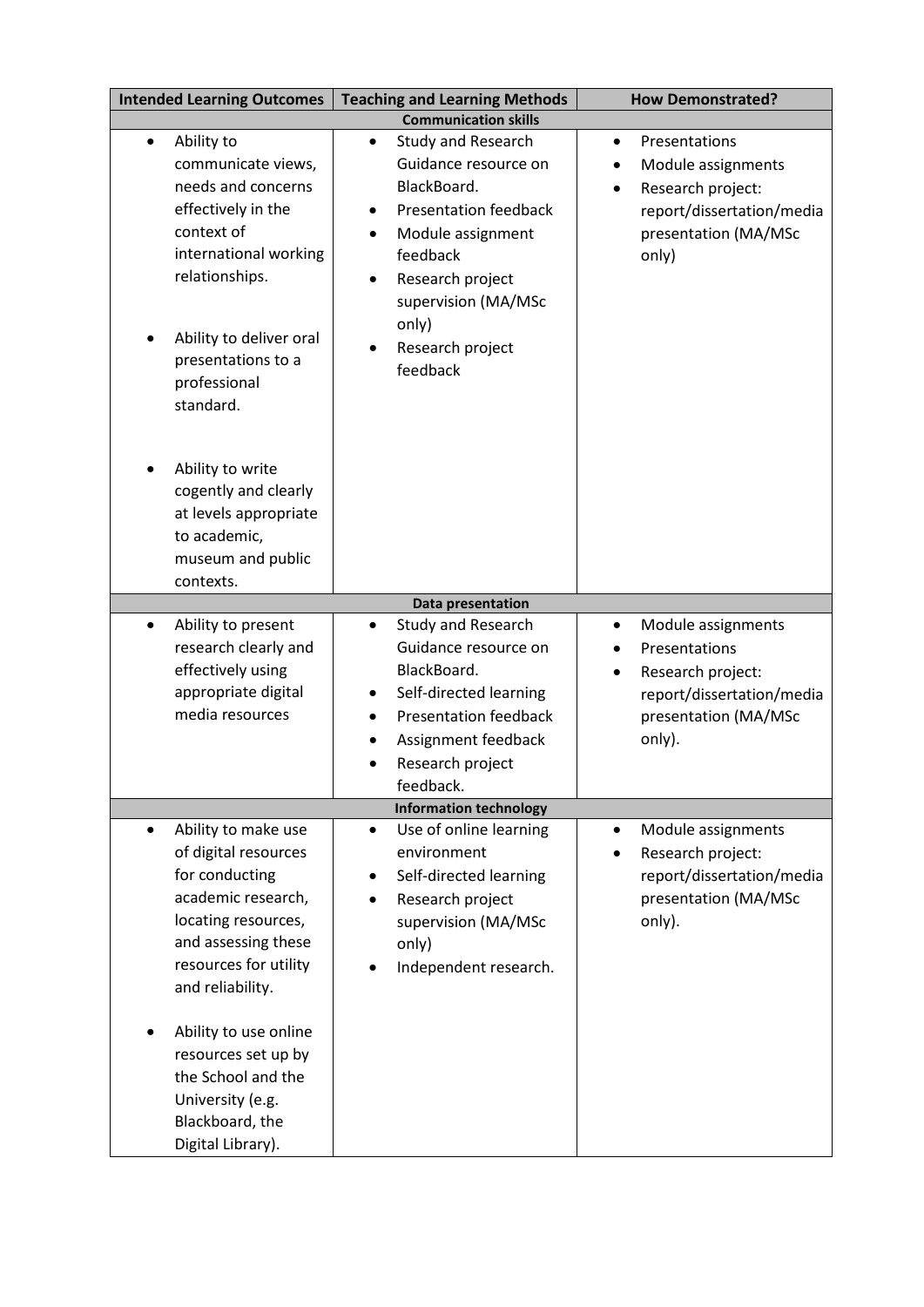| <b>Intended Learning Outcomes</b>                                                                                                                                                               | <b>Teaching and Learning Methods</b>                                                                                                                                                         | <b>How Demonstrated?</b>                                                                                                                                                                           |  |
|-------------------------------------------------------------------------------------------------------------------------------------------------------------------------------------------------|----------------------------------------------------------------------------------------------------------------------------------------------------------------------------------------------|----------------------------------------------------------------------------------------------------------------------------------------------------------------------------------------------------|--|
| <b>Problem solving</b>                                                                                                                                                                          |                                                                                                                                                                                              |                                                                                                                                                                                                    |  |
| Independently<br>$\bullet$<br>approach the subject<br>and form research<br>objectives in relation<br>to a particular<br>'problem' (MA/MSc<br>only).                                             | Study and Research<br>$\bullet$<br>Guidance resource on<br>BlackBoard.<br>self-directed learning<br>$\bullet$<br>assignment feedback<br>٠<br>research project<br>$\bullet$<br>feedback.      | Module assignments<br>$\bullet$<br>Research project:<br>٠<br>report/dissertation/media<br>presentation.                                                                                            |  |
| Critically select and<br>apply methods for<br>addressing research<br>questions.                                                                                                                 |                                                                                                                                                                                              |                                                                                                                                                                                                    |  |
| Critically select and<br>analyse a range of<br>material for<br>addressing research<br>questions.                                                                                                |                                                                                                                                                                                              |                                                                                                                                                                                                    |  |
|                                                                                                                                                                                                 | <b>Working relationships</b>                                                                                                                                                                 |                                                                                                                                                                                                    |  |
| Know how and when<br>$\bullet$<br>to draw on the<br>knowledge &<br>expertise of others<br>Ability to contribute<br>& comment on ideas<br>in group-based<br>teaching sessions<br>Peer assessment | <b>Tutorials</b><br>$\bullet$<br>Live seminars (and other<br>٠<br>interactive sessions)<br>The Practice module<br>$\bullet$<br>Research project<br>$\bullet$<br>supervision (MA/MSc<br>only) | Tutorials and supervisions<br>$\bullet$<br>contributions<br>Contributions to online<br>discussions<br>Research project:<br>$\bullet$<br>report/dissertation/media<br>presentation (MA/MSc<br>only) |  |
| (where appropriate).                                                                                                                                                                            |                                                                                                                                                                                              |                                                                                                                                                                                                    |  |
|                                                                                                                                                                                                 | <b>Managing learning</b>                                                                                                                                                                     |                                                                                                                                                                                                    |  |
| Ability to identify,<br>$\bullet$<br>find, categorise and<br>organise research<br>material.                                                                                                     | Study and Research<br>$\bullet$<br>Guidance resource on<br>BlackBoard.<br>Assessment feedback<br>$\bullet$<br>Research project                                                               | Module assignments<br>$\bullet$<br>Research project:<br>report/dissertation/media<br>presentation (MA/MSc<br>only).                                                                                |  |
| Effective time and<br>work management<br>skills.                                                                                                                                                | feedback.                                                                                                                                                                                    |                                                                                                                                                                                                    |  |
| Ability to use digital<br>resources to assist<br>and organise<br>research.                                                                                                                      |                                                                                                                                                                                              |                                                                                                                                                                                                    |  |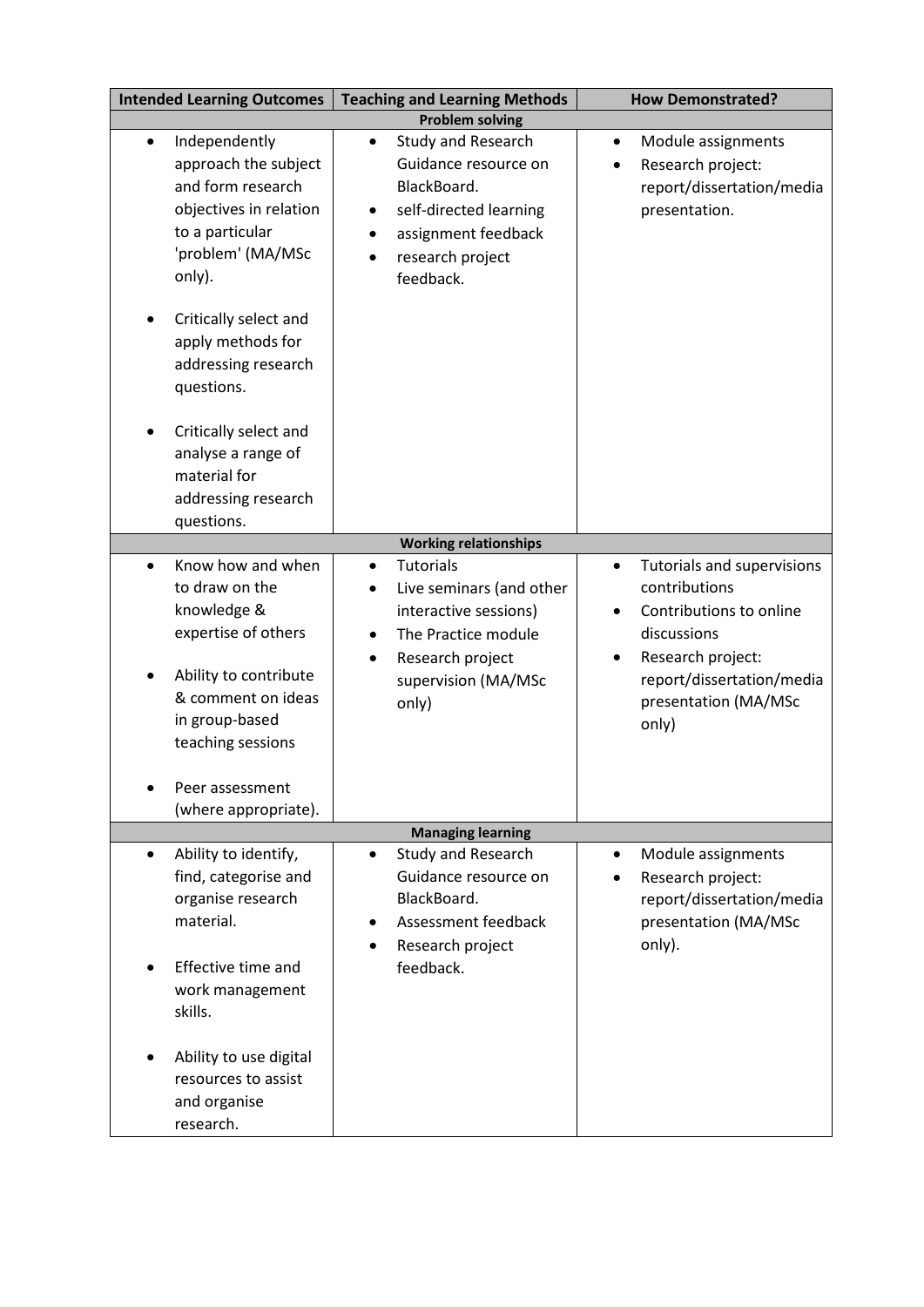| <b>Intended Learning Outcomes</b>                                                                                       | <b>Teaching and Learning Methods</b>                                                                          | <b>How Demonstrated?</b>                                                                                   |
|-------------------------------------------------------------------------------------------------------------------------|---------------------------------------------------------------------------------------------------------------|------------------------------------------------------------------------------------------------------------|
| <b>Career management</b>                                                                                                |                                                                                                               |                                                                                                            |
| Ability to reflect<br>$\bullet$<br>upon individual<br>professional<br>strengths and<br>identify areas for               | <b>Tutorials</b><br><b>Career Development</b><br>Programme<br>Jobs desk<br>$\bullet$<br><b>Museum Studies</b> | Self-reflective<br>$\bullet$<br>assignments<br>Research project<br>٠<br>supervisions<br>Personal tutorials |
| development<br>Gain the necessary<br>skills and knowledge<br>to succeed in the<br>competitive job<br>search environment | Connect graduate<br>network.                                                                                  |                                                                                                            |

# **10. Special features**

- Flexibility Incremental credit accumulation, so students can start by taking just one module and build up to a qualification
- Flexible and blended delivery online provision as well as options for live teaching via the web and face-to-face sessions
- Optionality students can choose to specialise in areas that suit their own interests
- Designed and taught by leading academics who are known internationally for their work on the field of museum studies and who continue to direct and shape new museum practice around the world
- A 'practice' work-based module to develop professional skills and encourage 'real-world' outputs
- A Graduate Network focused on lifelong training and networking ('Museum Studies Connect')

# **11. Indicators of programme quality**

- External Examiner reports: External Examiners continue to praise the level of feedback provided and the rigour of assessment methods.
- Student feedback mechanisms: Surveys and Student Staff Committees.

# **12. Scheme of Assessment:**

As defined i[n Senate Regulation 6:](http://www.le.ac.uk/senate-regulation6) Regulations governing taught postgraduate programmes of study.

#### **13. Progression points**

As defined in **Senate Regulation 6:** Regulations governing taught postgraduate programmes of study.

In cases where a student has failed to meet a requirement to progress, the student will be required to withdraw from the course and a recommendation will be made to the Board of Examiners for an intermediate award where appropriate.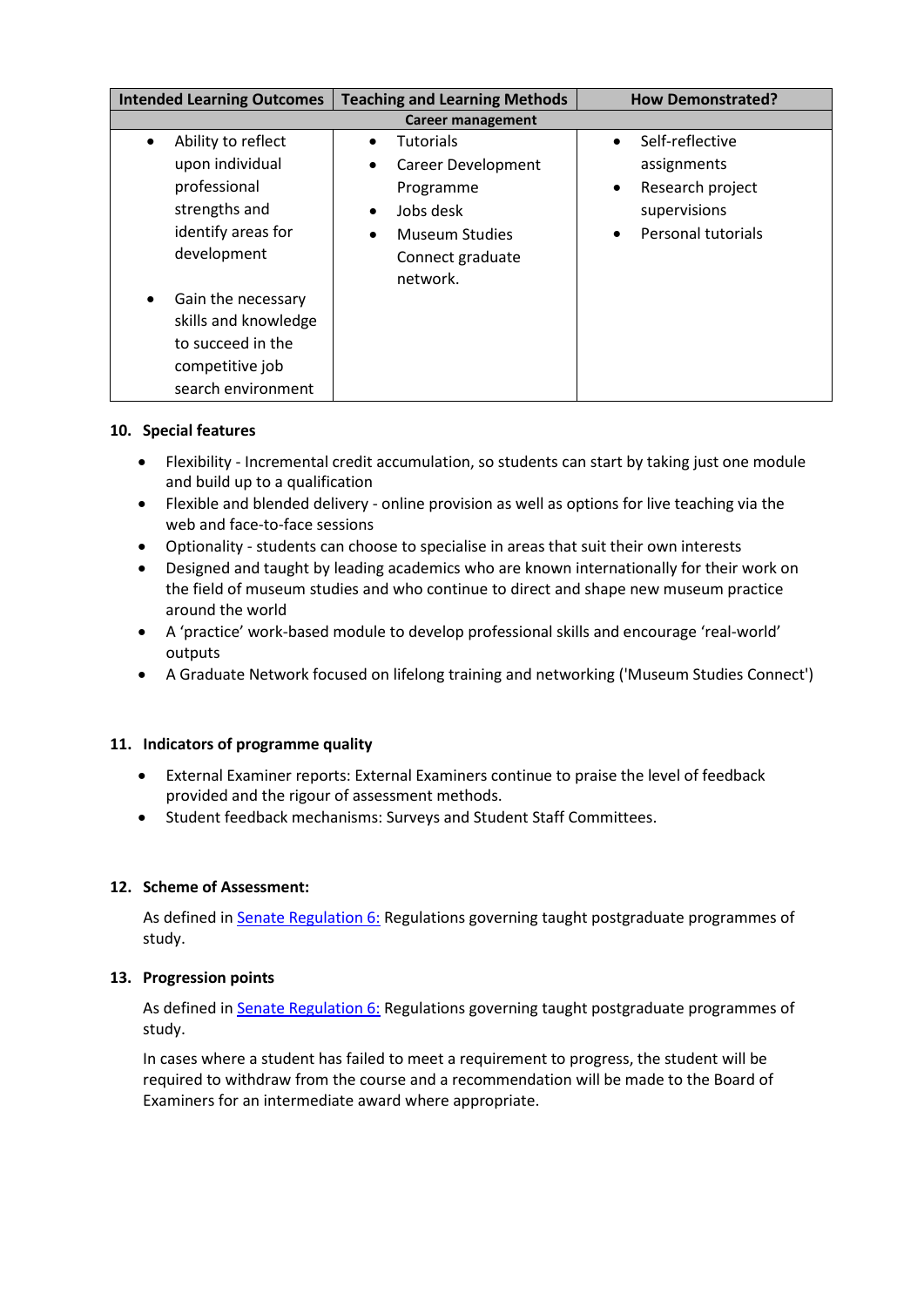### **14. Rules relating to re-sits or re-submissions:**

As defined i[n Senate Regulation 6:](http://www.le.ac.uk/senate-regulation6) Regulations governing taught postgraduate programmes of study.

### **15. External Examiners reports**

The two most recent External Examiner reports can be found here.

## **16. Additional features** (e.g. timetable for admissions)

- Flexible routes towards an award, including taking a single module, and returning to study within a set period of time.
- Optional face to face (non-core) teaching in Leicester each year. All students who register for this programme will be invited to all Summer Schools taking place while they are a registered student.